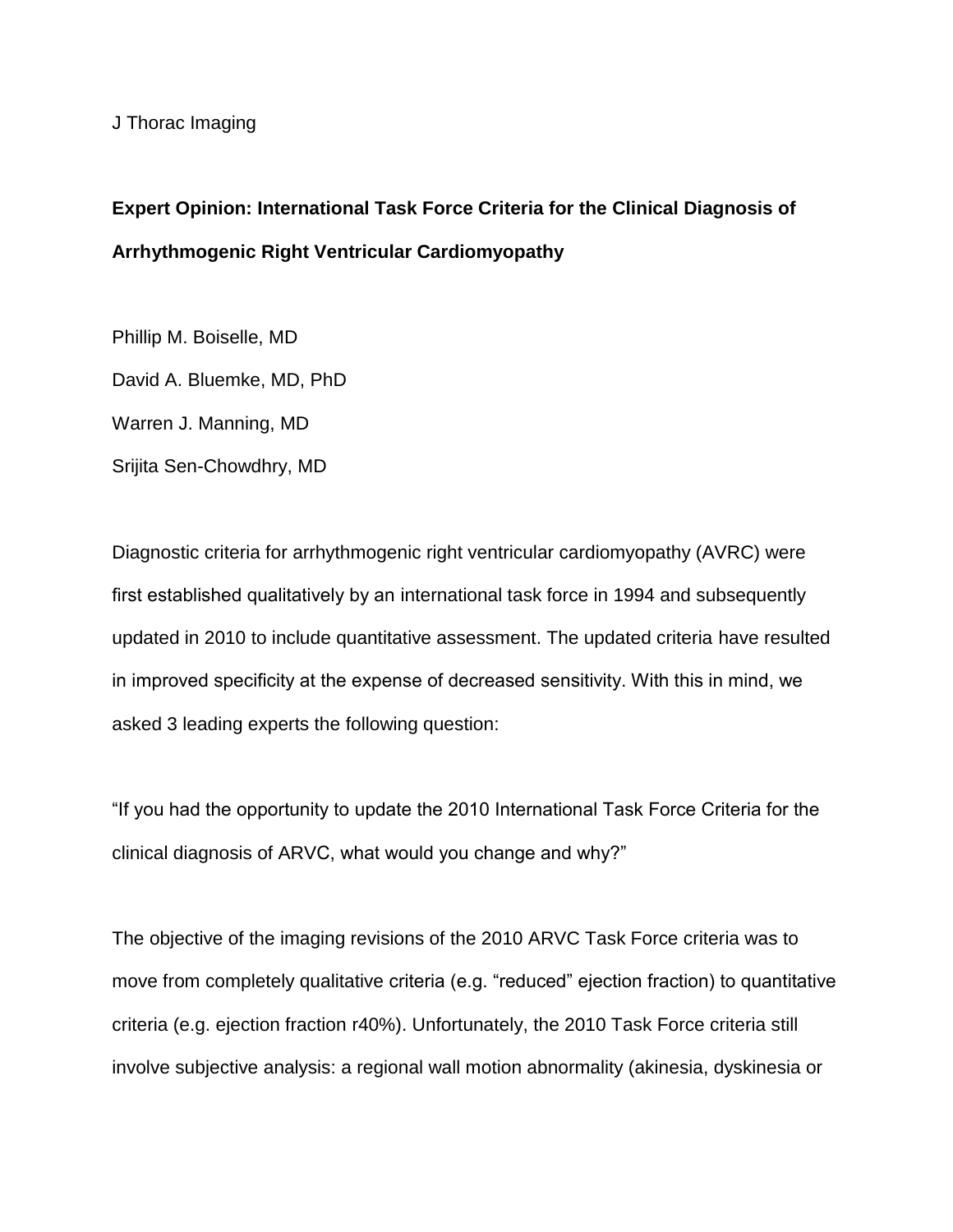dyssynchrony) must be present. For the left ventricle, identification of a wall motion abnormality is thought to be reliable using visual evaluation. But even in the normal right ventricle, imaging physicians frequently describe "abnormal" regional function. Thus, a major improvement for future Task Force revisions would be to add quantitative measures of regional RV function. While speckle tracking seems feasible for echocardiography, the MRI solution to quantification of regional contraction remains under investigation.

David A. Bluemke, MD PhD

Bethesda, MD, USA

ARVC is an uncommon autosomal dominant disorder that can involve both the right and the left ventricles. Thus, I would include cardiac magnetic resonance imaging data regarding left ventricular systolic dysfunction as well as late gadolinium enhancement of both the left ventricle and right ventricular free wall in the diagnosis criteria for suspected ARVC patients with abnormal right cavity size and regional/global systolic function.

Warren J. Manning, MD

Boston, MA, USA